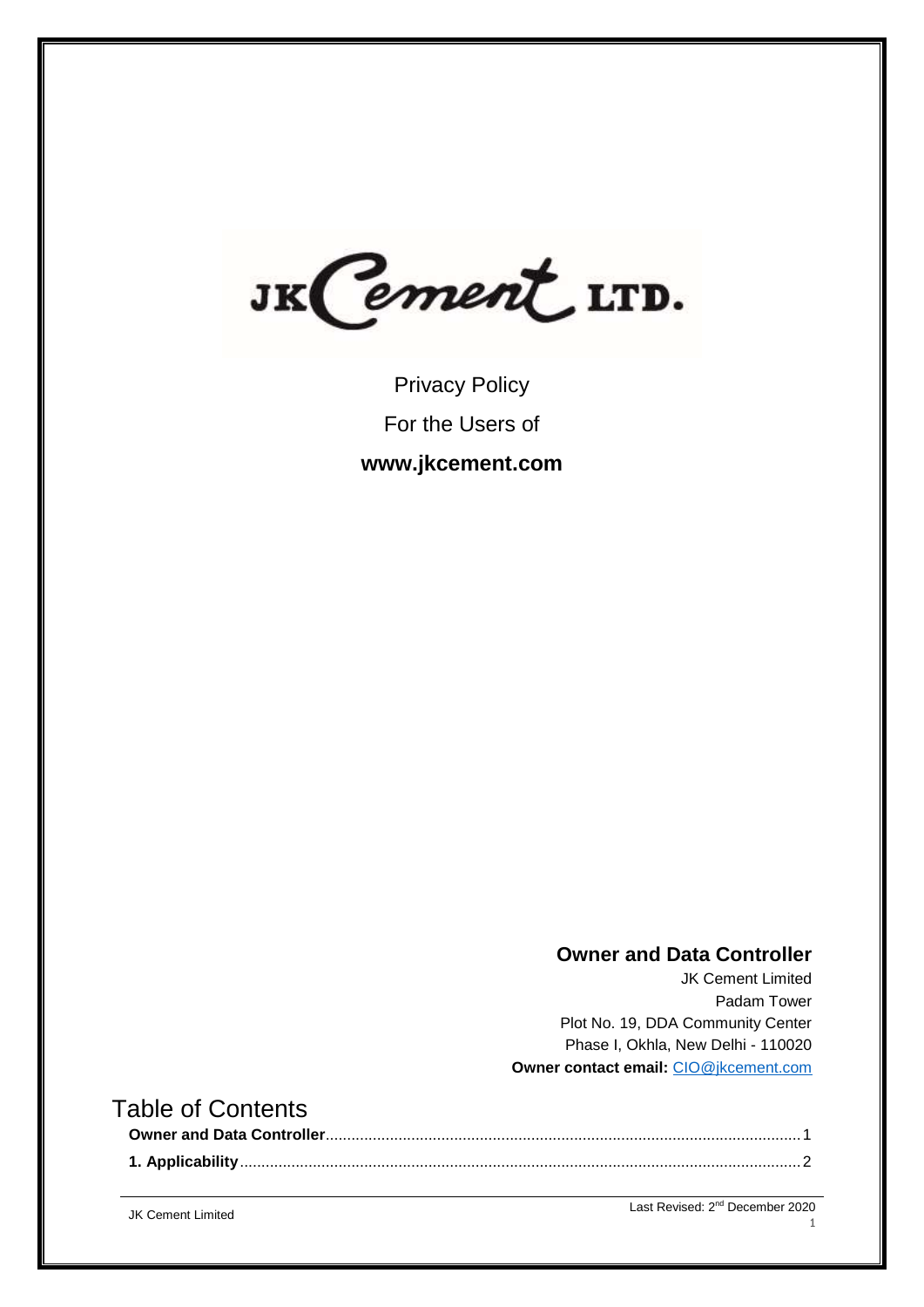# <span id="page-1-0"></span>1. Applicability

This privacy policy shall be applicable to everyone who accesses and uses www.jkcement.com and the web pages contained within, including but not limited to external Legal entities in any form or manner,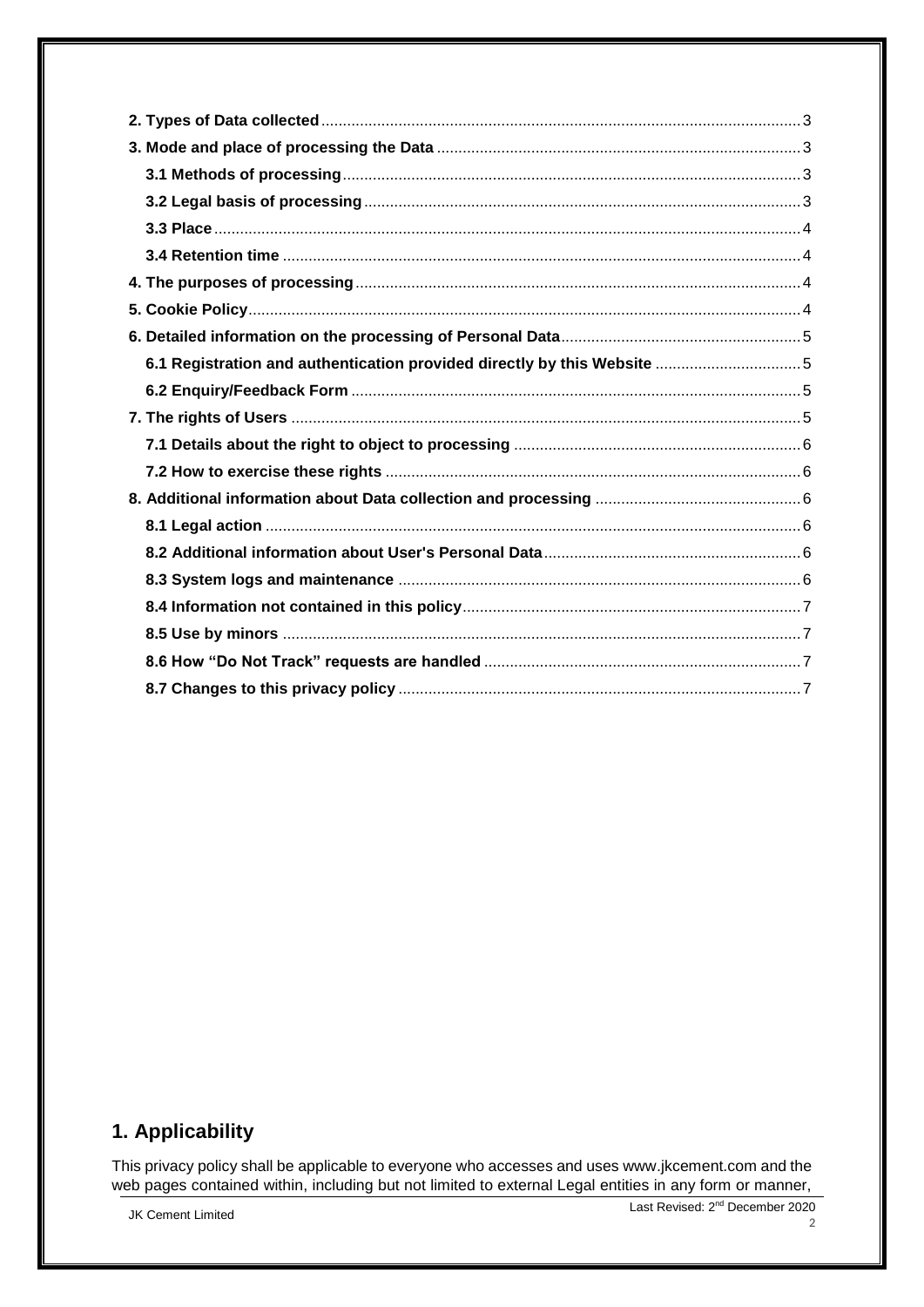JK Cement customers, third party service providers, vendors, associates, etc. who use or access this website, themselves or through authorised representatives or its legal heirs, representatives, successors, assignees, etc.

# <span id="page-2-0"></span>**2. Types of Data collected**

By accessing or using this site, you agree and consent to be bound by this privacy policy and if you do not wish to be bound by this policy, please do not access or use the site.

Among the types of Personal Data that this Website collects, there are: Name, email, mobile number, state and district.

Complete details on each type of Personal Data collected are provided in the dedicated sections of this privacy policy.

Personal Data may be freely provided by the User, or in case of Usage Data, collected automatically when using this Website.

Unless specified otherwise, all required Data requested by this Website shall be mandatory in nature and failure to provide this Data will make it impossible for this Website to provide its services. In case, where this Website specifically states that requirement of some Data is not mandatory, Users are free to not to submit this Data without any consequences to the availability or the functioning of the Service. Users who are uncertain about which Personal Data is mandatory, are welcome to contact the Owner of this website.

Any use of Cookies – or of other tracking tools – by this Website or by the owners of third-party services used by this Website serves the purpose of providing the Service required by the User, in addition to any other purposes described in the present document and in the Cookie Policy, if available.

# <span id="page-2-1"></span>**3. Mode and place of processing the Data**

## <span id="page-2-2"></span>**3.1 Methods of processing**

The Owner takes reasonable effort to ensure that appropriate security measures to prevent unauthorized access, disclosure, modification, or unauthorized destruction of the Data. The Data processing is carried out using computers and/or IT enabled tools, following organizational procedures and modes strictly related to the purposes indicated. In addition to the Owner, in some cases, the Data may be accessible to certain types of persons in charge, involved with the operation of this Website (administration, sales, marketing, legal, system administration). The updated list of these parties may be requested from the Owner at any time.

# <span id="page-2-3"></span>**3.2 Legal basis of processing**

JK Cement will not sell, share, rent or otherwise distribute/ trade your sensitive personal information, collected through www.jkcement.com or on any of the pages contained within or information provided by you when you avail any of the services provided by JK Cement, to third parties. To the extent permitted by law, JK Cement may record and monitor your communications with us to ensure compliance with our legal and regulatory obligations and our internal policies. This may also include the recording of telephone conversations.

The Owner may process Personal Data relating to Users if one of the following applies:

- Users have given their consent for one or more specific purposes.
- provision of Data is necessary for the performance of an agreement with the User and/or for any pre-contractual obligations thereof;
- processing is necessary for compliance with a legal obligation to which the Owner is subject;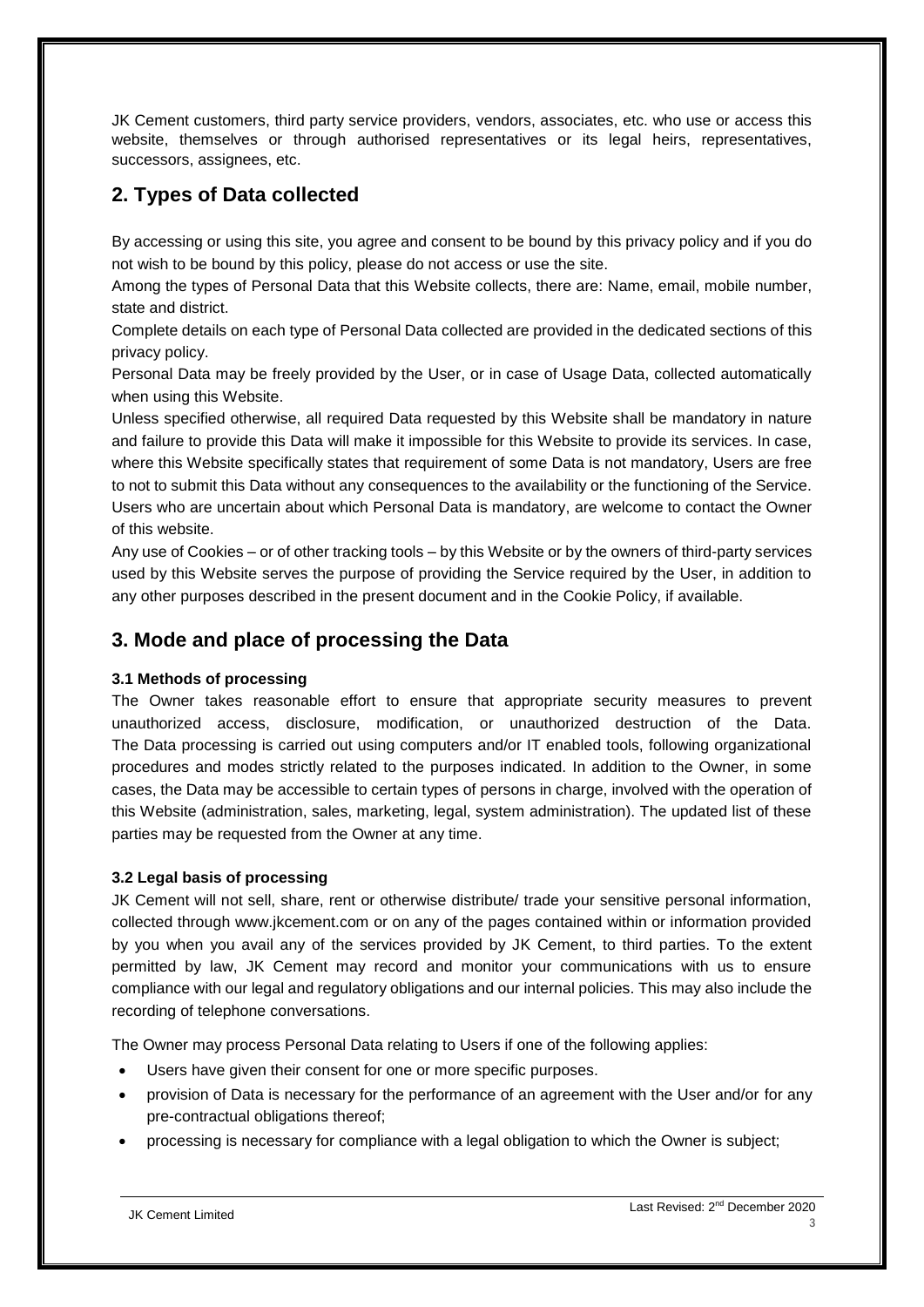- processing is related to a task that is carried out in the public interest or in the exercise of official authority vested in the Owner;
- processing is necessary for the purposes of the legitimate interests pursued by the Owner or by a third party.
- Additionally, in the event of a reorganization, merger, sale, joint venture, assignment, transfer or other disposition of all or any portion of our business, assets or stock (including in connection with any bankruptcy or similar proceedings), we may transfer the Personal Information we have collected to the relevant third party.
- We may share information with governmental agencies or other companies assisting us in fraud prevention or investigation.
- Sharing of data is not an infringement of GDPR (General Data Protection Regulation) by way of displaying PII (Personal Identifiable Information) to fellow users of the website.

In any case, the Owner will gladly help to clarify the specific legal basis that applies to the processing, and in particular whether the provision of Personal Data is a statutory or contractual requirement, or a requirement necessary to enter into a contract.

### <span id="page-3-0"></span>**3.3 Place**

The Data is processed at the Owner's operating offices and in any other places where the parties involved in the processing are located, it may be necessary to transfer your personal data to Owner's affiliates, and/or third party service providers located in India and throughout the world for the purposes outlined within this Privacy Statement. Depending on the User's location, data transfers may involve transferring the User's Data to a country other than their own. Users can find out more by checking the relevant sections of this document or inquire with the Owner using the information provided in the contact section.

#### <span id="page-3-1"></span>**3.4 Retention time**

Personal Data shall be processed and stored for as long as required by the purpose they have been collected for.

The Owner may be allowed to retain Personal Data for a longer period whenever the User has given consent to such processing, as long as such consent is not withdrawn. Furthermore, the Owner may be obliged to retain Personal Data for a longer period whenever required to do so for the performance of a legal obligation or upon order of an authority.

Once the retention period expires, Personal Data shall be deleted. Therefore, the right to access, the right to erasure, the right to rectification and the right to data portability cannot be enforced after expiration of the retention period.

# <span id="page-3-2"></span>**4. The purposes of processing**

The Data concerning the User is collected to allow the Owner to provide its Service, comply with its legal obligations, respond to enforcement requests, protect its rights and interests (or those of its Users or third parties), detect any malicious or fraudulent activity, as well as, Registration and authentication. For specific information about the Personal Data used for each purpose, the User may refer to the section "Detailed information on the processing of Personal Data".

# <span id="page-3-3"></span>**5. Cookie Policy**

JK Cement Limited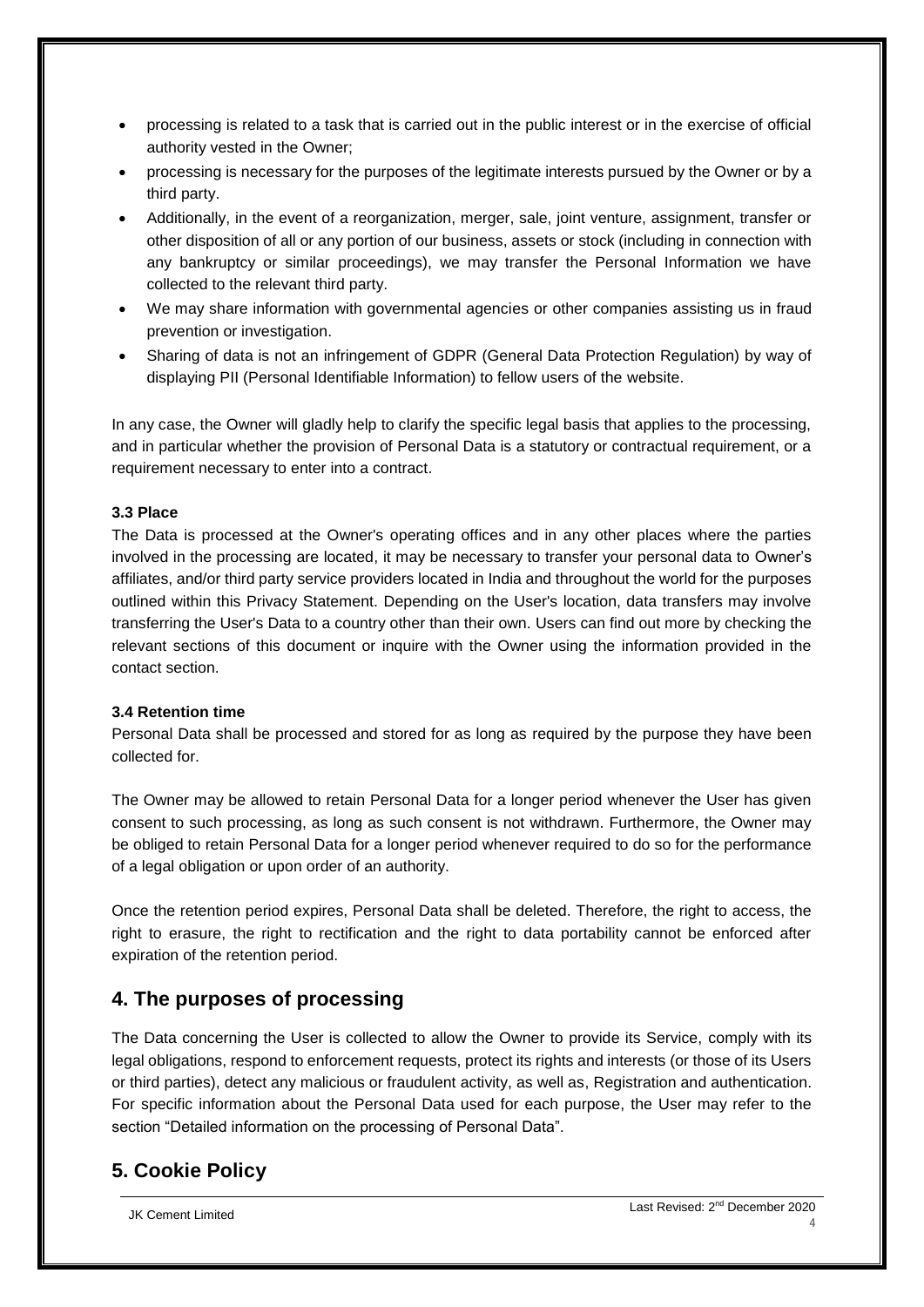Cookies are pieces of information stored directly on the computer or mobile device that you are using. Cookies allow us to collect information such as browser type, e-mail address when you are logged-in to your e-mail from the browser you are using, time spent on the Online Services, pages visited, including our websites, referring URL, language preferences, and other aggregated traffic data.. It is a small element of data that our website sends to your computer which may be used to provide you with specific information and permits our website to recognize you when you return to the Site. Cookies help us understand your areas of interest in our site and do not track your individual information.

# <span id="page-4-0"></span>**6. Detailed information on the processing of Personal Data**

Personal Data is collected for the following purposes and using the following services:

## <span id="page-4-1"></span>**6.1 Registration and authentication provided directly by this Website**

By registering or authenticating, Users allow this Website to identify them and give them access to dedicated services. The Personal Data is collected and stored for registration or identification purposes only. The Data collected are only those necessary for the provision of the service requested by the Users, hence shall not be treated as an infringement of GDPR (General Data Protection Regulation) by way of displaying PII (Personal Identifiable Information) to fellow users of the website, etc..

## **Direct registration/authentication (this Website)**

The User registers by filling out the registration form and providing the Personal Data directly to this Website.

Personal Data processed: username; password

#### <span id="page-4-2"></span>**6.2 Enquiry/Feedback Form**

The very object and purpose of requesting such information is only to better understand your needs and provide you with our services that we believe may be of value to you. The Personal Data is collected and stored for registration or identification purposes only .

## **Feedback/Enquiry (this Website)**

The User fills out the Enquiry form and providing the Personal Data directly to this Website.

Personal Data processed: Name, Email, Mobile No., State, District, Pin code

JK Cement will not sell, share, rent or otherwise distribute/ trade your sensitive personal information, collected through www.jkcement.com or on any of the pages contained within or information provided by you when you avail any of the services provided by JK Cement, to third parties. To the extent permitted by law, JK Cement may record and monitor your communications with us to ensure compliance with our legal and regulatory obligations and our internal policies. This may include the recording of telephone conversations.

# <span id="page-4-3"></span>**7. The rights of Users**

Users may exercise certain rights regarding their Data processed by the Owner. In particular, Users have the right to do the following:

- 1. **Withdraw their consent at any time.** Users have the right to withdraw consent where they have previously given their consent to the processing of their Personal Data.
- 2. **Object to processing of their Data.** Users have the right to object to the processing of their Data if the processing is carried out on a legal basis other than consent. Further details are provided in the dedicated section below.

JK Cement Limited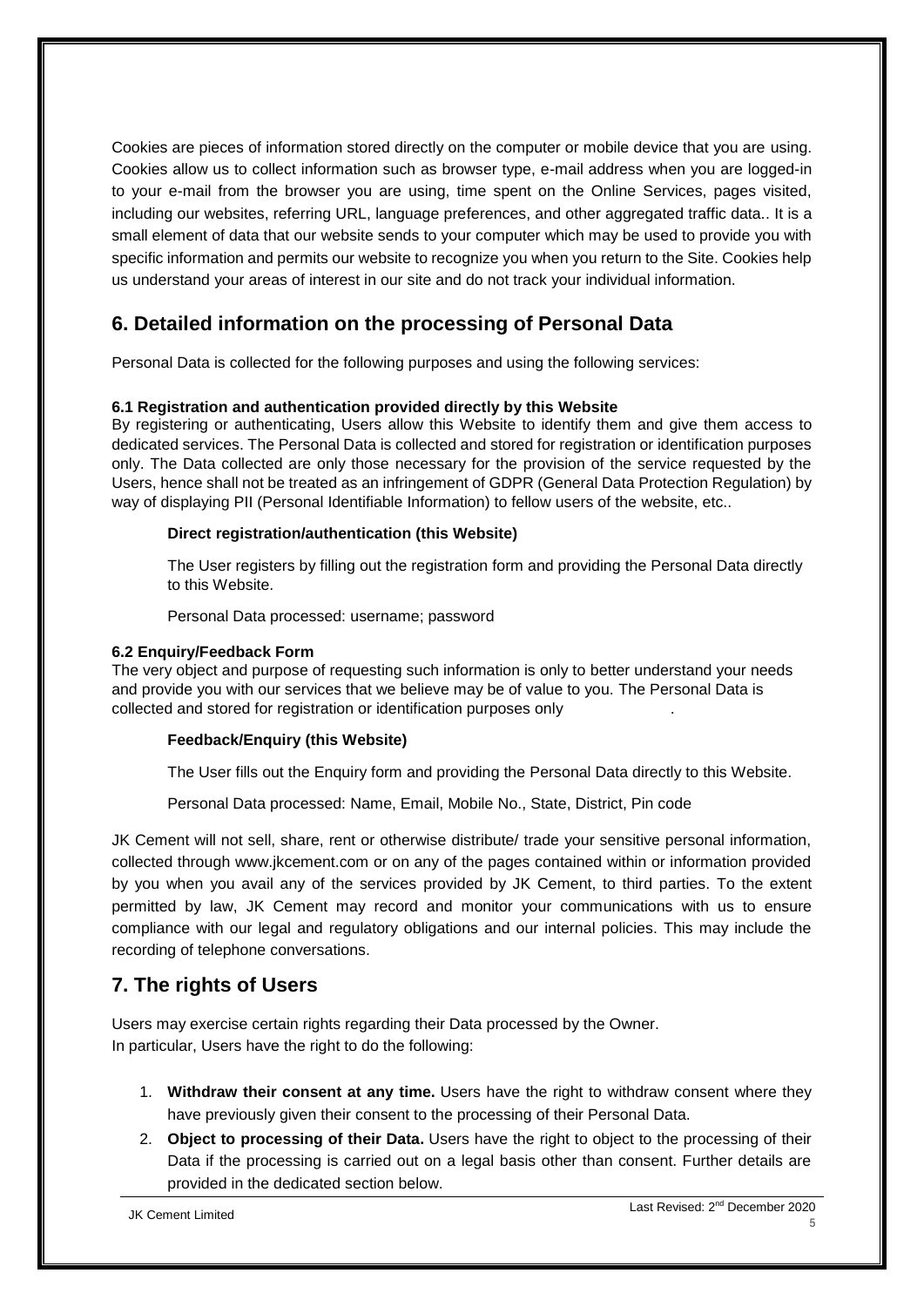- 3. **Access their Data.** Users have the right to learn if Data is being processed by the Owner, obtain disclosure regarding certain aspects of the processing and obtain a copy of the Data undergoing processing.
- 4. **Verify and seek rectification.** Users have the right to verify the accuracy of their Data and ask for it to be updated or corrected.
- 5. **Restrict the processing of their Data.** Users have the right, under certain circumstances, to restrict the processing of their Data. In this case, the Owner will not process their Data for any purpose other than storing it.
- 6. **Have their Personal Data deleted or otherwise removed.** Users have the right, under certain circumstances, to obtain the erasure of their Data from the Owner.
- 7. **Receive their Data and have it transferred to another controller.** Users have the right to receive their Data in a structured, commonly used and machine-readable format and, if technically feasible, to have it transmitted to another controller without any hindrance. This provision is applicable provided that the Data is processed by automated means and that the processing is based on the User's consent, on a contract which the User is part of or on precontractual obligations thereof.
- 8. **Lodge a complaint.** Users have the right to bring a claim before their competent data protection authority.

## <span id="page-5-0"></span>**7.1 Details about the right to object to processing**

Where Personal Data is processed for a public interest, in the exercise of an official authority vested in the Owner or for the purposes of the legitimate interests pursued by the Owner, Users may object to such processing by providing a ground related to their particular situation to justify the objection.

Users must know that, however, should their Personal Data be processed for direct marketing purposes, they can object to that processing at any time without providing any justification. To learn, whether the Owner is processing Personal Data for direct marketing purposes, Users may refer to the relevant sections of this document.

#### <span id="page-5-1"></span>**7.2 How to exercise these rights**

Any requests to exercise User rights can be directed to the Owner through the contact details provided in this document. These requests can be exercised free of charge and will be addressed by the Owner as early as possible and always within one month.

# <span id="page-5-2"></span>**8. Additional information about Data collection and processing**

#### <span id="page-5-3"></span>**8.1 Legal action**

The User's Personal Data may be used for legal purposes by the Owner in Court or in the stages leading to possible legal action arising from improper use of this Website or the related Services. The User declares to be aware that the Owner may be required to reveal personal data upon request of public authorities.

#### <span id="page-5-4"></span>**8.2 Additional information about User's Personal Data**

In addition to the information contained in this privacy policy, this Website may provide the User with additional and contextual information concerning particular Services or the collection and processing of Personal Data upon request.

### <span id="page-5-5"></span>**8.3 System logs and maintenance**

JK Cement Limited